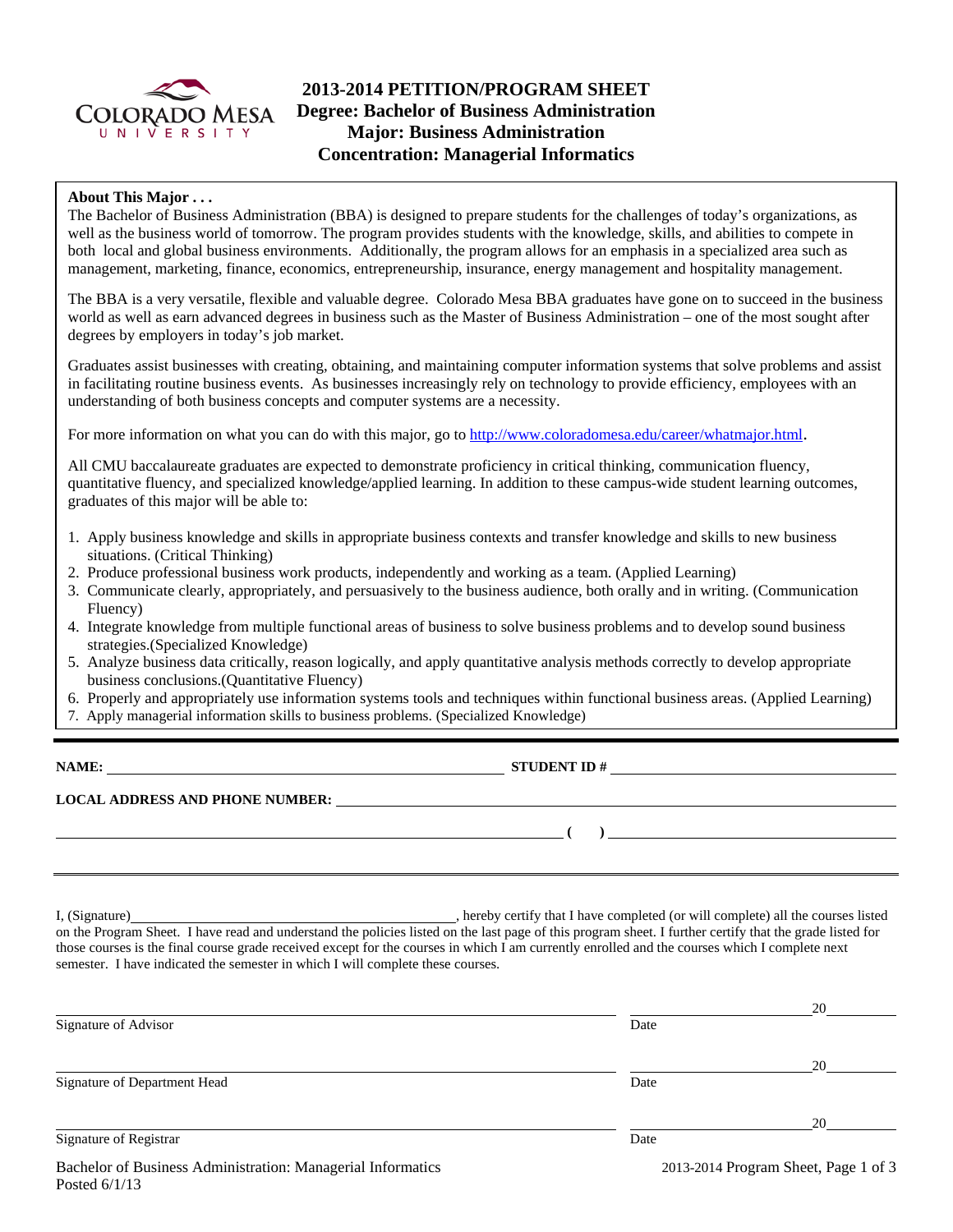## **Students should work closely with a faculty advisor when selecting and scheduling courses prior to registration.**

Degree Requirements:

- <sup>120</sup> semester hours total (A minimum of 28 taken at CMU in no fewer than two semesters).
- 40 upper division credits (A minimum of 15 taken at the 300-400 course levels within the major at CMU).
- 2.00 cumulative GPA or higher in all CMU coursework
- 2.00 cumulative GPA or higher in coursework toward the major content area
- Pre-collegiate courses (usually numbered below 100) cannot be used for graduation.
- A student must follow the CMU graduation requirements either from 1) the program sheet for the major in effect at the time the student officially declares a major; or 2) a program sheet for the major approved for a year subsequent to the year during which the student officially declares the major and is approved for the student by the department head. Because a program may have requirements specific to the degree, the student should check with the faculty advisor for additional criteria. It is the student's responsibility to be aware of, and follow, all requirements for the degree being pursued. Any exceptions or substitutions must be approved by the student's faculty advisor and Department Head.
- When filling out the program sheet a course can be used only once.
- See the "Undergraduate Graduation Requirements" in the catalog for additional graduation information.

**GENERAL EDUCATION REQUIREMENTS** (31 semester hours) See the current catalog for a list of courses that fulfill the requirements below. If a course is on the general education list of options and a requirement for your major, you must use it to fulfill the major requirement and make a different selection within the general education requirement.

|                                                                                                                                                                                                                                                                                                                                                                                                                                                                                                             | <b>NIATAO ZOT</b><br>I HIIUIPIUS OI IVIAHAGUHUH<br>J                                                                                                 |
|-------------------------------------------------------------------------------------------------------------------------------------------------------------------------------------------------------------------------------------------------------------------------------------------------------------------------------------------------------------------------------------------------------------------------------------------------------------------------------------------------------------|------------------------------------------------------------------------------------------------------------------------------------------------------|
| Course No Title<br>Sem.hrs Grade Term/Trns                                                                                                                                                                                                                                                                                                                                                                                                                                                                  | <b>MANG 301</b><br>Organizational Behavior<br>3<br><u> 1989 - John Stone, mars et al.</u>                                                            |
| English (6 semester hours, must receive a grade of "C" or better and                                                                                                                                                                                                                                                                                                                                                                                                                                        | Human Resource Management 3<br><b>MANG 371</b>                                                                                                       |
| must be completed by the time the student has 60 semester hours.)                                                                                                                                                                                                                                                                                                                                                                                                                                           | <b>MANG 471</b><br><b>Operations Management</b><br><u> 1989 - John Barn Barn, amerikansk politiker (</u>                                             |
| ENGL 111 English Composition<br>3                                                                                                                                                                                                                                                                                                                                                                                                                                                                           | <b>Business Strategy</b><br><b>MANG 491</b><br>3                                                                                                     |
| ENGL 112 English Composition<br>3                                                                                                                                                                                                                                                                                                                                                                                                                                                                           | Principles of Marketing<br><b>MARK 231</b>                                                                                                           |
|                                                                                                                                                                                                                                                                                                                                                                                                                                                                                                             | <b>CISB 341</b><br><b>Quantitative Decision Making</b>                                                                                               |
| Math: (3 semester hours, must receive a grade of "C" or better, must be                                                                                                                                                                                                                                                                                                                                                                                                                                     | or MANG 341 Quantitative Decisions Making3                                                                                                           |
| completed by the time the student has 60 semester hours.)                                                                                                                                                                                                                                                                                                                                                                                                                                                   | or MARK 350 Marketing Research<br>3                                                                                                                  |
| MATH 113 College Algebra<br>$4*$                                                                                                                                                                                                                                                                                                                                                                                                                                                                            |                                                                                                                                                      |
| *3 credits apply to the General Ed requirements and 1 credit applies to                                                                                                                                                                                                                                                                                                                                                                                                                                     | <b>Managerial Informatics Concentration Courses</b> (30 semester hours)                                                                              |
| elective credit                                                                                                                                                                                                                                                                                                                                                                                                                                                                                             | <b>Managerial Informatics Nucleus (15 semester hours)</b>                                                                                            |
|                                                                                                                                                                                                                                                                                                                                                                                                                                                                                                             | <b>CISB 205</b><br><b>Advanced Business Software</b>                                                                                                 |
| <b>Humanities</b> (3 semester hours)                                                                                                                                                                                                                                                                                                                                                                                                                                                                        | or CISB elective if CISB 205 taken in core<br>3                                                                                                      |
|                                                                                                                                                                                                                                                                                                                                                                                                                                                                                                             | <b>CISB 305</b><br>Problem Solving w/Spreadsheet 3<br>$\overline{\phantom{a}}$                                                                       |
|                                                                                                                                                                                                                                                                                                                                                                                                                                                                                                             | Problem Solving w/Database<br><b>CISB 306</b><br>3<br><u> 1989 - Johann Barnett, francuski politik (</u>                                             |
| Social and Behavioral Sciences (6 semester hours)                                                                                                                                                                                                                                                                                                                                                                                                                                                           | Management of Info Systems<br><b>CISB 470</b><br>3                                                                                                   |
| Principles of Macroeconomics 3<br><b>ECON 201</b>                                                                                                                                                                                                                                                                                                                                                                                                                                                           | <b>Marketing Research</b><br><b>MARK 350</b><br>3                                                                                                    |
| <b>ECON 202</b><br>Principles of Microeconomics 3                                                                                                                                                                                                                                                                                                                                                                                                                                                           | or CISB 341 or MANG 341 if MARK 350 taken in core                                                                                                    |
|                                                                                                                                                                                                                                                                                                                                                                                                                                                                                                             |                                                                                                                                                      |
| Natural Sciences (7 semester hours, one course must include a lab)                                                                                                                                                                                                                                                                                                                                                                                                                                          | <b>Concentration Electives (15 semester hours)</b> Choose 15 hours that                                                                              |
|                                                                                                                                                                                                                                                                                                                                                                                                                                                                                                             | complement the nucleus or choose the nucleus of second Concentration.                                                                                |
|                                                                                                                                                                                                                                                                                                                                                                                                                                                                                                             | At least 1 hour must be upper division                                                                                                               |
| $L \begin{tabular}{lllllllllll} \multicolumn{3}{l}{{\color{red}Ll}} & $\cdots$ & $\cdots$ & $\cdots$ \\ \multicolumn{3}{l}{\color{green}{{\color{green}Ll}}}& $\cdots$ & $\cdots$ & $\cdots$ & $\cdots$ \\ \multicolumn{3}{l}{\color{green}{{\color{green}Ll}}}& $\cdots$ & $\cdots$ & $\cdots$ & $\cdots$ \\ \multicolumn{3}{l}{\color{green}{{\color{green}Ll}}}& $\cdots$ & $\cdots$ & $\cdots$ & $\cdots$ \\ \multicolumn{3}{l}{\color{green}{{\color{green}Ll}}}& $\cdots$ & $\cdots$ & $\cdots$ & $\$ |                                                                                                                                                      |
|                                                                                                                                                                                                                                                                                                                                                                                                                                                                                                             |                                                                                                                                                      |
| <b>History</b> (3 semester hours)                                                                                                                                                                                                                                                                                                                                                                                                                                                                           |                                                                                                                                                      |
| <b>HIST</b>                                                                                                                                                                                                                                                                                                                                                                                                                                                                                                 |                                                                                                                                                      |
|                                                                                                                                                                                                                                                                                                                                                                                                                                                                                                             |                                                                                                                                                      |
| <b>Fine Arts</b> (3 semester hours)                                                                                                                                                                                                                                                                                                                                                                                                                                                                         |                                                                                                                                                      |
|                                                                                                                                                                                                                                                                                                                                                                                                                                                                                                             | <b>Electives</b> (3 semester hours of college level courses appearing on your                                                                        |
|                                                                                                                                                                                                                                                                                                                                                                                                                                                                                                             | $\mathbf{a}$ and $\mathbf{a}$ are $\mathbf{a}$ and $\mathbf{a}$ are $\mathbf{a}$ and $\mathbf{a}$ and $\mathbf{a}$ are $\mathbf{a}$ and $\mathbf{a}$ |

**OTHER LOWER DIVISION REQUIREMENTS** (6 semester hours) **Kinesiology** (3 semester hours) KINE 100 Health and Wellness 1 KINA 1\_\_\_\_ \_\_\_\_\_\_\_\_\_\_\_\_\_\_\_\_\_\_\_\_\_\_\_\_ 1 \_\_\_\_\_ \_\_\_\_\_\_\_\_ KINA  $1 \qquad \qquad$   $\qquad \qquad$   $\qquad \qquad$   $\qquad \qquad$   $\qquad \qquad$   $\qquad \qquad$   $\qquad \qquad$   $\qquad \qquad$   $\qquad \qquad$   $\qquad \qquad$   $\qquad \qquad$   $\qquad \qquad$   $\qquad$   $\qquad \qquad$   $\qquad$   $\qquad \qquad$   $\qquad$   $\qquad$   $\qquad$   $\qquad$   $\qquad$   $\qquad$   $\qquad$   $\qquad$   $\qquad$   $\qquad$   $\qquad$   $\qquad$   $\qquad$ 

**Applied Studies** (3 semester hours)

**FOUNDATION COURSES** (17 semester hours) These courses, plus ECON 201 & 202 and Gen Ed English & Math requirements must be completed within the student's first 60 hours.

\_\_\_\_\_\_ \_\_\_\_ \_\_\_\_\_\_\_\_\_\_\_\_\_\_\_\_\_\_\_\_\_\_\_\_ \_\_\_\_ \_\_\_\_\_ \_\_\_\_\_\_\_\_

|          | completed whilm the statistic state of hours. |               |  |
|----------|-----------------------------------------------|---------------|--|
| ACCT 201 | Principles of Financial Acctg                 |               |  |
| ACCT 202 | Principles of Managerial Acctg 3              |               |  |
| BUGB 105 | Freshman Business Seminar                     |               |  |
| BUGB 211 | <b>Business Communications</b>                |               |  |
| CISB 101 | Business Inform. Technology                   |               |  |
|          | or CISB 205 Advanced Business Software        | $\mathcal{R}$ |  |
| CISB 241 | Intro to Business Analysis                    |               |  |
|          | or STAT 200 Probability and Statistics        |               |  |
|          |                                               |               |  |

#### **BACHELOR OF BUSINESS ADMINISTRATION: MANAGERIAL INFORMATICS CONCENTRATION REQUIREMENTS** (63 semester hours)

#### **Business Administration Core** (33 semester hours)

| BUGB 349 | Legal Environment of Business 3             |  |  |
|----------|---------------------------------------------|--|--|
| BUGB 401 | <b>International Business</b>               |  |  |
| CISB 210 | <b>Fundamentals of Info Systems</b>         |  |  |
| FINA 301 | <b>Managerial Finance</b>                   |  |  |
| MANG 201 | Principles of Management                    |  |  |
| MANG 301 | Organizational Behavior                     |  |  |
| MANG 371 | Human Resource Management 3                 |  |  |
| MANG 471 | <b>Operations Management</b>                |  |  |
| MANG 491 | <b>Business Strategy</b>                    |  |  |
| MARK 231 | Principles of Marketing                     |  |  |
| CISB 341 | <b>Quantitative Decision Making</b>         |  |  |
|          | or MANG 341 Quantitative Decisions Making 3 |  |  |
|          | or MARK 350 Marketing Research              |  |  |
|          |                                             |  |  |

|  |  | <b>Managerial Informatics Concentration Courses</b> (30 semester hours) |  |
|--|--|-------------------------------------------------------------------------|--|
|  |  |                                                                         |  |

|                 | <b>Managerial Informatics Nucleus</b> (15 semester hours) |   |  |
|-----------------|-----------------------------------------------------------|---|--|
| CISB 205        | <b>Advanced Business Software</b>                         |   |  |
|                 | or CISB elective if CISB 205 taken in core                |   |  |
| <b>CISB 305</b> | Problem Solving w/Spreadsheet 3                           |   |  |
| <b>CISB 306</b> | Problem Solving w/Database                                | 3 |  |
| <b>CISB 470</b> | Management of Info Systems                                | 3 |  |
| <b>MARK 350</b> | <b>Marketing Research</b>                                 |   |  |
|                 | or CISB 341 or MANG 341 if MARK 350 taken in core         |   |  |

| <b>Electives</b> (3 semester hours of college level courses appearing on your |  |
|-------------------------------------------------------------------------------|--|
| final transcript, not listed above to bring total semester hours to 120.)     |  |
| *MATH 113 College Algebra                                                     |  |
|                                                                               |  |

Course No Title Sem.hrs Grade Term/Trns